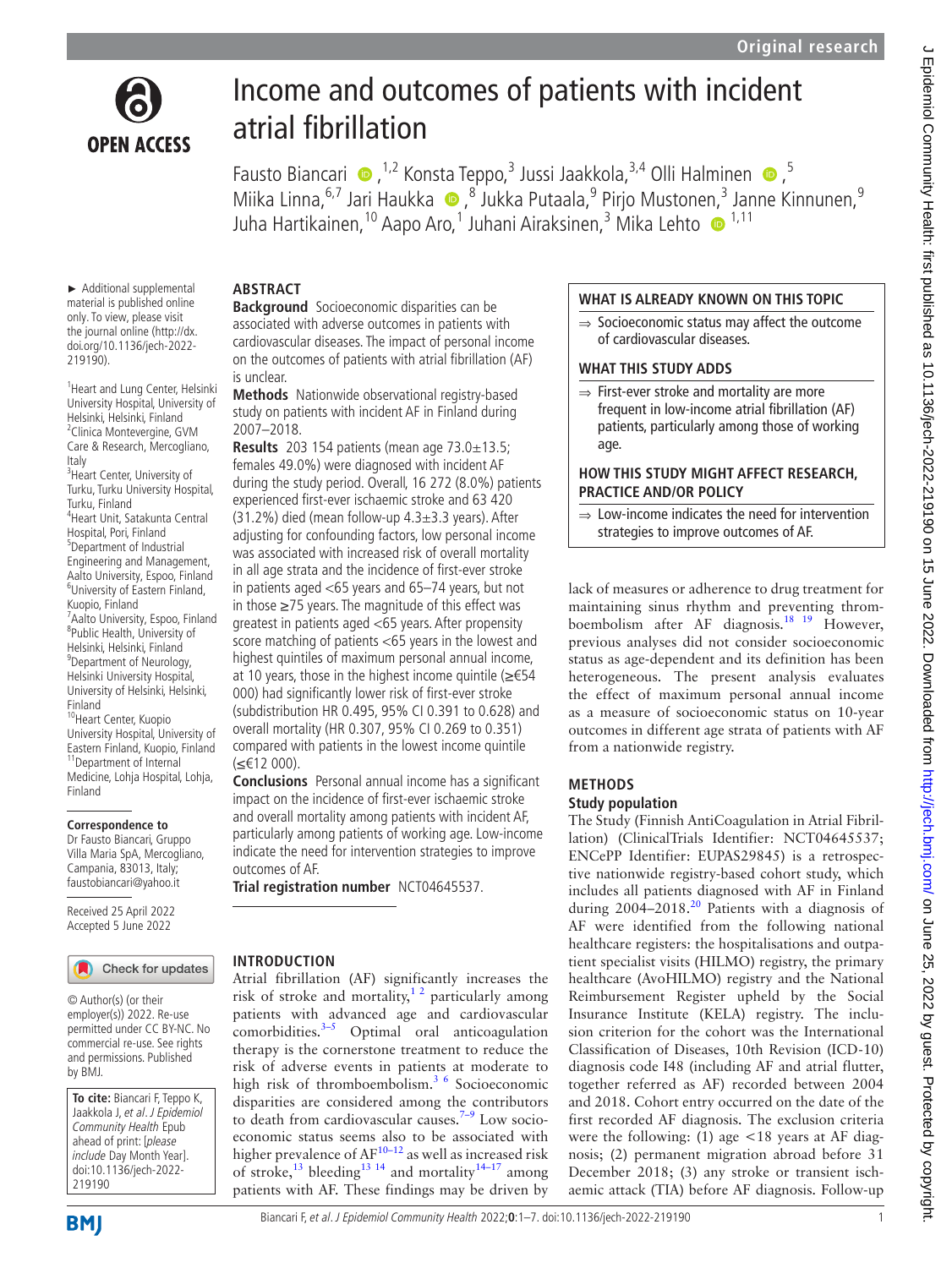<span id="page-1-0"></span>

| Characteristics of patients aged <65 years according to their maximum personal annual income quintiles<br>Table 1 |                 |                |              |              |          |  |  |
|-------------------------------------------------------------------------------------------------------------------|-----------------|----------------|--------------|--------------|----------|--|--|
|                                                                                                                   |                 |                |              |              |          |  |  |
| Maximum personal annual income quintiles n=10 152                                                                 | $n = 1098$      | $n = 10, 784$  | $n = 10.878$ | $n = 10,768$ | P value  |  |  |
| $5445 + 4123$                                                                                                     | $20373 + 4110$  | $31321 + 2841$ | 43806+4838   | 77878±17258  | < 0.0001 |  |  |
| $2011+3$                                                                                                          | $2012 + 3$      | $2013 + 3$     | $2013+3$     | $2013+3$     | < 0.0001 |  |  |
|                                                                                                                   |                 |                |              |              |          |  |  |
| $56.4 + 9.2$                                                                                                      | $54.5 \pm 10.2$ | $53.2 + 9.8$   | $53.0 + 9.4$ | $53.6 + 8.7$ | < 0.0001 |  |  |
|                                                                                                                   |                 |                |              |              |          |  |  |

| Highest educational level        |               |               |             |             |             | < 0.0001 |
|----------------------------------|---------------|---------------|-------------|-------------|-------------|----------|
| Category 1                       | 4648 (45.8)   | 3305 (30.1)   | 2255 (20.9) | 1720 (15.8) | 1192(11.1)  |          |
| Category 2                       | 4517 (44.5)   | 5838 (53.1)   | 5594 (51.9) | 4566 (42.0) | 2824 (26.2) |          |
| Category 3                       | 987 (9.7)     | 1855 (16.9)   | 2935 (27.2) | 4592 (42.2) | 6752 (62.7) |          |
| Comorbidities                    |               |               |             |             |             |          |
| Abnormal liver function          | 159(1.6)      | 86(0.8)       | 39(0.4)     | 37(0.3)     | 30(0.3)     | < 0.0001 |
| Abnormal renal function          | 373(3.7)      | 243(2.2)      | 164(1.5)    | 139(1.3)    | 125(1.2)    | < 0.0001 |
| Alcohol abuse                    | 1901 (18.7)   | 846 (7.7)     | 496 (4.6)   | 442 (4.1)   | 300(2.8)    | < 0.0001 |
| <b>Diabetes</b>                  | 2211 (21.8)   | 1761 (16.0)   | 1367 (12.7) | 1283 (11.8) | 1099 (10.2) | < 0.0001 |
| Dyslipidaemia                    | 3324 (32.7)   | 3367 (30.6)   | 2913 (27.0) | 2917 (26.8) | 2905 (27.0) | < 0.0001 |
| Heart failure                    | 1525 (15.0)   | 1055 (9.6)    | 718 (6.8)   | 688 (6.3)   | 544 (5.1)   | < 0.0001 |
| Hypertension                     | 6307 (62.1)   | 6599 (60.0)   | 6016 (55.8) | 5868 (53.9) | 5631 (52.3) | < 0.0001 |
| Prior bleeding                   | 1051 (10.4)   | 646 (5.9)     | 544 (5.0)   | 507 (4.7)   | 445 (4.1)   | < 0.0001 |
| Prior myocardial infarction      | 643 (6.3)     | 526 (4.8)     | 424 (3.9)   | 391 (3.6)   | 341(3.2)    | < 0.0001 |
| Vascular disease                 | 1869 (18.4)   | 1519 (13.8)   | 1187(11.0)  | 1143(10.5)  | 977 (9.1)   | < 0.0001 |
| Dementia                         | 74 (0.7)      | 29(0.3)       | 9(0.1)      | 10(0.1)     | 8(0.1)      | < 0.0001 |
| Psychiatric disorder             | 3740 (36.8)   | 2099 (19.1)   | 1403 (13.0) | 1138(10.5)  | 758 (7.0)   | < 0.0001 |
| CHA, DS <sub>2</sub> -VASc score | $1.5 \pm 1.1$ | $1.4 \pm 1.0$ | $1.2 + 0.9$ | $1.0 + 0.9$ | $0.9 + 0.9$ | < 0.0001 |
| OAC before stroke occurrence     | 6017 (59.3)   | 6639 (60.4)   | 6133 (56.9) | 6118 (56.2) | 5956 (55.3) | < 0.0001 |

Female gender 3675 (36.2) 4617 (42.0) 3713 (34.4) 2512 (23.1) 1451 (13.5) <0.0001

Values denote n (%) or mean (SD). Vascular disease: prior myocardial infarction and/or peripheral vascular disease.

CHA2DS2-VASc, congestive heart failure, hypertension, age≥75 years, diabetes, history of stroke or TIA, vascular disease, age 65–74 years, sex category (female); OAC, oral anticoagulant.

continued until death or 31 December 2018. This study focused on 203 154 patients with incident AF without history of stroke or TIA and the study was conducted within a cohort of patients diagnosed with incident AF during 2007–2018. The study flow chart summarises patients' selection [\(online supplemental figure](https://dx.doi.org/10.1136/jech-2022-219190)  [1](https://dx.doi.org/10.1136/jech-2022-219190)).

## **Income**

Patients' personal highest personal annual taxable income during 2004–2018 was gathered from the national Tax Register. The personal annual income was capped to a maximum of €100 000 to avoid identification of patients with highest incomes. Since income level was expected to inversely correlate with age, analyses were performed separately for the age strata <65 years, 65–74 years and ≥75 years.

## **Educational level**

Data on patients' highest achieved educational level were obtained from Statistics Finland and was categorised according to the International Standard Classification of Education (ISCED) classification. Educational level was divided into three categories: category 1: ISCED 0–2 (no registered, preprimary, primary or lower secondary education); category 2: ISCED 3 (Upper secondary or vocational education); category 3: ISCED 5–8 (tertiary, bachelor-level, master-level or doctoral level education). ISCED category 4 does not exist in Finland.

# **Study outcomes**

Study outcomes were all-cause mortality and first-ever ischaemic stroke. Ischaemic stroke was considered to occur on the first date of a recorded ICD-10 diagnosis code I63 in the hospital register

or in the National Death Register upheld by Statistics Finland. Dates of death were retrieved from the National Death Register.

# **Statistical analysis**

Analyses were performed separately for patients aged <65 years, 65–74 years and ≥75 years at cohort entry. Maximum personal annual income was entered as quintiles of income for each age stratum. The  $\chi^2$  test was used to analyse differences between categorical variables, and the Kruskall-Wallis' test to compare continuous variables. Continuous variables are reported means and standard errors, and categorical variables as counts and percentages. Unadjusted rates of adverse events were estimated using competing risk and the Kaplan-Meier's methods. Cox regression was used to estimate the HRs of all-cause mortality for income quintiles. Proportional hazard assumption was evaluated by assessing the survival curves and using a test based on Schoenfeld residuals. Since stroke may be hindered by mortality occurring during the study period, competing risk analyses using the Fine-Gray regression model with all-cause death as a competing event were performed to estimate the unadjusted and adjusted subdistribution HRs (SHRs) for incidence of ischaemic stroke in each maximum personal annual income quintile. In the Fine-Gray and Cox regression models, adjustments were made for age, gender, calendar year of AF diagnosis, hypertension, prior myocardial infarction, any coronary or peripheral vascular disease, heart failure, dyslipidaemia, liver disorder, kidney failure, bleeding events, diabetes, alcohol abuse, dementia, psychiatric disorders, education level and maximum personal annual income. The definitions of comorbidities are displayed in [online supplemental table 1](https://dx.doi.org/10.1136/jech-2022-219190).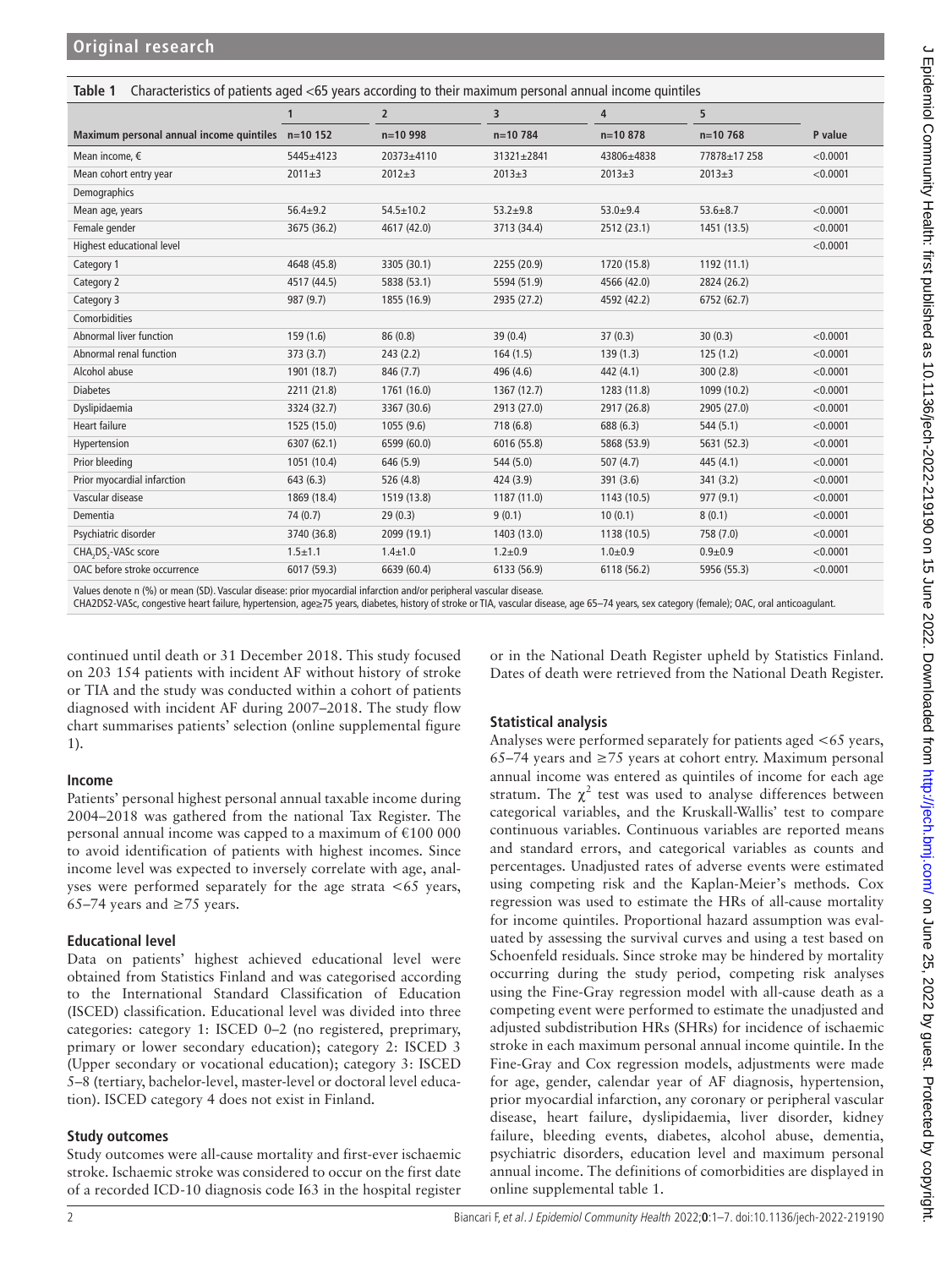<span id="page-2-0"></span>

| Table 2 Characteristics of patients aged 65–74 years according to their maximum personal annual income quintiles |                |                |                |                |                |          |  |
|------------------------------------------------------------------------------------------------------------------|----------------|----------------|----------------|----------------|----------------|----------|--|
| Maximum personal annual income                                                                                   | 1              | $\overline{2}$ | 3              | $\overline{4}$ | 5              |          |  |
| quintiles                                                                                                        | $n=10663$      | $n=10893$      | $n = 10943$    | $n=11370$      | $n = 11098$    | P value  |  |
| Mean income, $\epsilon$                                                                                          | 1370±1500      | 8363±2301      | 17168±2890     | 29978±4826     | 65109±21 237   | < 0.0001 |  |
| Mean cohort entry year                                                                                           | $2012 \pm 3$   | $2013 \pm 3$   | $2013 \pm 3$   | $2014 \pm 3$   | $2014 \pm 3$   | < 0.0001 |  |
| Demographics                                                                                                     |                |                |                |                |                |          |  |
| Mean age, years                                                                                                  | $70.3 \pm 2.8$ | $70.1 \pm 2.8$ | $69.8 \pm 2.8$ | $69.2 \pm 2.8$ | $69.1 \pm 2.8$ | < 0.0001 |  |
| Female gender                                                                                                    | 6401 (60.0)    | 5730 (52.2)    | 5023 (45.9)    | 4368 (38.4)    | 2695 (24.3)    | < 0.0001 |  |
| Highest educational level                                                                                        |                |                |                |                |                | < 0.0001 |  |
| Category 1                                                                                                       | 7119 (66.8)    | 6327 (57.6)    | 5308 (48.5)    | 4016 (35.3)    | 2434 (21.9)    |          |  |
| Category 2                                                                                                       | 3009 (28.2)    | 3626 (33.0)    | 3775 (34.5)    | 3628 (31.9)    | 2388 (21.5)    |          |  |
| Category 3                                                                                                       | 535(5.0)       | 1038 (9.4)     | 1860 (17.0)    | 3726 (32.8)    | 6276 (56.6)    |          |  |
| Comorbidities                                                                                                    |                |                |                |                |                |          |  |
| Abnormal liver function                                                                                          | 79 (0.7)       | 85(0.8)        | 89(0.8)        | 76 (0.7)       | 74 (0.7)       | < 0.0001 |  |
| Abnormal renal function                                                                                          | 429 (4.0)      | 363(3.3)       | 320(2.9)       | 336(3.0)       | 300(2.7)       | < 0.0001 |  |
| Alcohol abuse                                                                                                    | 714(6.7)       | 606(5.5)       | 512(4.7)       | 434 (3.8)      | 347(3.1)       | < 0.0001 |  |
| <b>Diabetes</b>                                                                                                  | 2849 (26.7)    | 2821 (25.7)    | 2588 (23.6)    | 2493 (21.9)    | 2316 (20.9)    | < 0.0001 |  |
| Dyslipidaemia                                                                                                    | 5136 (48.2)    | 5577 (50.8)    | 5627 (51.4)    | 5730 (50.4)    | 5517 (49.7)    | < 0.0001 |  |
| <b>Heart failure</b>                                                                                             | 1977 (18.5)    | 1596 (14.5)    | 1308 (12.0)    | 1091(9.6)      | 868 (7.8)      | < 0.0001 |  |
| Hypertension                                                                                                     | 7820 (73.3)    | 8324 (75.8)    | 8290 (75.8)    | 8363 (73.6)    | 8021 (72.3)    | < 0.0001 |  |
| Prior bleeding                                                                                                   | 1084 (10.2)    | 1005(9.2)      | 983 (9.0)      | 998 (8.8)      | 942 (8.5)      | < 0.0001 |  |
| Prior myocardial infarction                                                                                      | 892 (8.4)      | 839 (7.6)      | 826 (7.5)      | 754 (6.6)      | 706 (6.4)      | < 0.0001 |  |
| Vascular disease                                                                                                 | 2850 (26.7)    | 2864 (26.1)    | 2634 (24.1)    | 2577(22.7)     | 2259 (20.4)    | < 0.0001 |  |
| Dementia                                                                                                         | 183(1.7)       | 162(1.5)       | 137(1.3)       | 88(0.8)        | 61(0.5)        | < 0.0001 |  |
| Psychiatric disorder                                                                                             | 1983 (18.6)    | 1604 (14.6)    | 1385 (12.7)    | 1164 (10.2)    | 925(8.3)       | < 0.0001 |  |
| CHA <sub>2</sub> DS <sub>2</sub> -VASc score                                                                     | $3.0 + 1.0$    | $2.9 + 1.1$    | $2.8 + 1.0$    | $2.6 \pm 1.0$  | $2.4 \pm 1.0$  | < 0.0001 |  |
| OAC before stroke occurrence                                                                                     | 8031 (75.3)    | 8943 (81.4)    | 8993 (82.2)    | 9426 (82.9)    | 9252 (83.4)    | < 0.0001 |  |

Values denote n (%) or mean (SD).

Vascular disease: prior myocardial infarction and/or peripheral vascular disease.

CHA2DS2-VASc, congestive heart failure, hypertension, age≥75 years, diabetes, history of stroke or TIA, vascular disease, age 65–74 years, sex category (female); OAC, oral anticoagulant.

Since baseline characteristics differed significantly among groups of subgroups of patients identified by income quintiles, with higher prevalence of comorbidities among patients with lower income, propensity score matching analysis was performed to adjust for such imbalances between patients in the lowest and highest personal annual income quintiles. A propensity score was estimated for each age stratum using logistic regression with the lowest and highest quintiles of maximum personal annual income as the dependent variable considering the following covariates: age, gender, calendar year of AF diagnosis, hypertension, prior myocardial infarction, any coronary or peripheral vascular disease, heart failure, dyslipidaemia, liver disorder, kidney failure, bleeding events, diabetes, alcohol abuse, dementia, psychiatric disorders and education level. Propensity score matching was performed using a caliper width of 0.2 the SE of the logit, that is, 0.4. Standardised difference <0.1 was considered a non-significant imbalance between the covariates. P<0.05 was set for statistical significance. Statistical analyses were performed with the IBM SPSS Statistics software (V.27.0, SPSS) and Stata (V.15.1, StataCorp).

## **RESULTS**

## **Overall series**

The mean age of the patients was  $73.0 \pm 13.5$  years and 49.0% were female; 16 272 (8.0%) experienced first-ever ischaemic stroke and 63 420 (31.2%) died during a mean follow-up of  $4.3 \pm 3.3$  years. The mean personal annual income was  $\epsilon$ 36 061±€31 000 among patients <65 years, €24 660±€24 570 among 65–74 years patients and €13 400 $\pm$ €18 544 among

patients ≥75 years. The mean personal annual income compared rather well with those of the general population as estimated in 2010 only for young patients, while the personal annual income of patients with AF was markedly lower in the elderly strata (general population: 50–64 years,  $632$  712; 65–74 years,  $626$ 627;  $\geq$  75 years,  $\in$  21 250).

Patients in the lower income quintiles had lower educational status and higher prevalence of comorbidities in all age groups ([tables](#page-1-0) 1–3). This translated into a higher  $\text{CHA}_{2}\text{DS}_{2}\text{-}\text{VASc score}$ in lower income quintiles. The income-related disparities in the prevalence of comorbidities were largest among patients <65 years [\(table](#page-1-0) 1). In particular, among these younger patients, those with lower income had increased prevalence of alcohol abuse, diabetes, heart failure, vascular disease and psychiatric disorders. These comorbidities were more prevalent in lower income patients also among 65–74 years patients [\(table](#page-2-0) 2). Among patients  $\geq$ 75 years, such disparities were numerically less evident, but still statistically significant ([table](#page-3-0) 3). The use of any oral anticoagulant before a stroke event was markedly lower among 65–74 years and  $\geq$  75 years with low income ([tables](#page-2-0) 2–3), but not among younger patients.

# **Overall series**

In unadjusted analyses, overall mortality and incidence of firstever ischaemic stroke were higher in the lowest income quintile compared with higher income quintiles in all age groups [table](#page-4-0) 4, [online supplemental figure 1](https://dx.doi.org/10.1136/jech-2022-219190)). Patients in the lowest personal annual income quintile had a remarkably high risk of adverse events as estimated with competing risk and the Kaplan-Meier's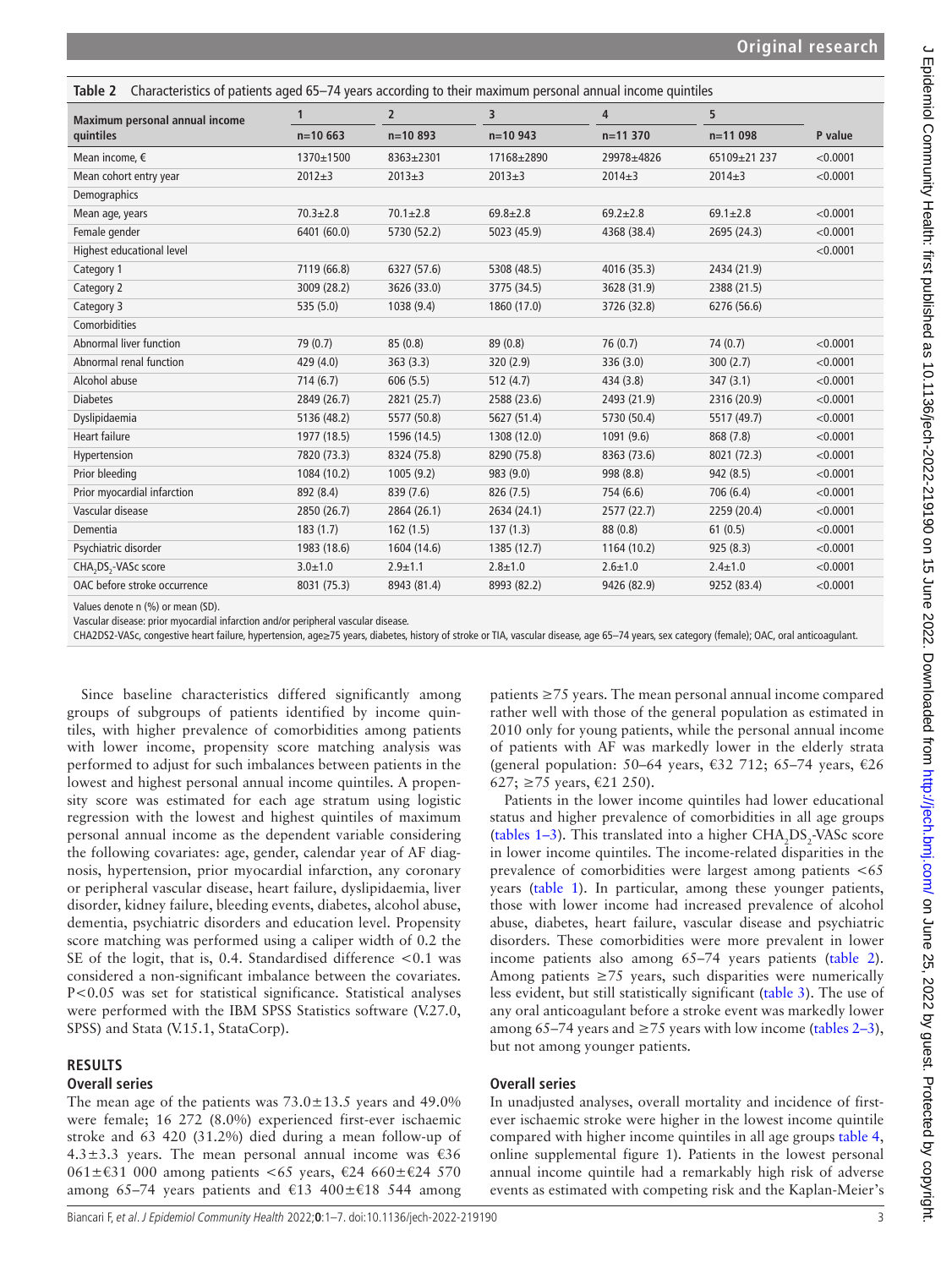<span id="page-3-0"></span>

| Table 3 Characteristics of patients aged $\geq$ 75 years according to their maximum personal annual income quintiles |  |
|----------------------------------------------------------------------------------------------------------------------|--|
|                                                                                                                      |  |

| Maximum personal annual income<br>quintiles | 1              | $\overline{2}$ | 3              | $\overline{4}$ | 5              |          |
|---------------------------------------------|----------------|----------------|----------------|----------------|----------------|----------|
|                                             | $n=21057$      | $n=18$ 161     | $n=18077$      | $n = 18406$    | $n = 18816$    | P value  |
| Mean income, €                              | $0+0$          | 2517±1119      | 7209±1743      | 15226±3090     | 43063±21882    | < 0.0001 |
| Mean cohort entry year                      | $2012 \pm 3$   | $2013 \pm 3$   | $2013 \pm 3$   | $2013 \pm 3$   | $2014 \pm 3$   | < 0.0001 |
| Demographics                                |                |                |                |                |                |          |
| Mean age, years                             | $84.9 \pm 5.7$ | $83.6 \pm 5.4$ | $82.6 \pm 5.2$ | $82.0 \pm 5.2$ | $81.8 \pm 5.3$ | < 0.0001 |
| Female gender                               | 4725 (22.4)    | 5131 (29.3)    | 6382 (35.3)    | 8097 (44.0)    | 10 689 (56.8)  | < 0.0001 |
| Highest educational level                   |                |                |                |                |                | < 0.0001 |
| Category 1                                  | 17 928 (85.1)  | 14 758 (81.3)  | 13 876 (76.8)  | 11 655 (63.3)  | 7032 (37.4)    |          |
| Category 2                                  | 2770 (13.2)    | 2958 (16.3)    | 3390 (18.8)    | 4134 (22.5)    | 3251 (17.3)    |          |
| Category 3                                  | 359(1.7)       | 445(2.5)       | 811 (4.5)      | 2617 (14.2)    | 8533 (45.3)    |          |
| Comorbidities                               |                |                |                |                |                |          |
| Abnormal liver function                     | 50(0.2)        | 45(0.2)        | 58(0.3)        | 60(0.3)        | 66 (0.4)       | < 0.0001 |
| Abnormal renal function                     | 1033 (4.9)     | 899 (5.0)      | 969 (5.4)      | 891 (4.8)      | 947 (5.0)      | < 0.0001 |
| Alcohol abuse                               | 235(1.1)       | 233(1.3)       | 291(1.6)       | 285(1.5)       | 308(1.6)       | < 0.0001 |
| <b>Diabetes</b>                             | 4882 (23.2)    | 4300 (23.7)    | 4407 (24.4)    | 4284 (23.3)    | 3807 (20.2)    | < 0.0001 |
| Dyslipidaemia                               | 8944 (42.5)    | 8877 (48.9)    | 9569 (52.9)    | 10 017 (54.4)  | 10 218 (54.3)  | < 0.0001 |
| Heart failure                               | 6850 (32.5)    | 4985 (27.4)    | 4375 (24.2)    | 3931 (21.4)    | 3382 (18.0)    | < 0.0001 |
| Hypertension                                | 16 714 (79.4)  | 14 792 (81.4)  | 14 771 (81.7)  | 14 953 (81.2)  | 14 782 (78.6)  | < 0.0001 |
| Prior bleeding                              | 2387 (11.3)    | 2116 (11.7)    | 2169 (12.0)    | 2347 (12.8)    | 2396 (12.7)    | < 0.0001 |
| Prior myocardial infarction                 | 2628 (12.5)    | 2038 (11.2)    | 1958 (10.8)    | 1981 (10.8)    | 1815 (9.6)     | < 0.0001 |
| Vascular disease                            | 7930 (37.7)    | 6556 (36.1)    | 6401 (35.4)    | 6476 (35.2)    | 6195 (32.9)    | < 0.0001 |
| Dementia                                    | 2321 (11.0)    | 1744 (9.6)     | 1475 (8.2)     | 1357 (7.4)     | 1223(6.5)      | < 0.0001 |
| Psychiatric disorder                        | 2253 (10.7)    | 1923 (10.6)    | 2087 (11.5)    | 1964 (10.7)    | 1822 (9.7)     | < 0.0001 |
| CHA, DS <sub>2</sub> -VASc score            | $4.5 \pm 1.1$  | $4.4 \pm 1.1$  | $4.3 \pm 1.1$  | $4.1 \pm 1.1$  | $3.9 + 1.1$    | < 0.0001 |
| OAC before stroke occurrence                | 12 698 (60.3)  | 12 687 (69.9)  | 13 587 (75.2)  | 14 148 (76.9)  | 14 614 (77.7)  | < 0.0001 |

Values denote n (%) or mean (SD).

Vascular disease: prior myocardial infarction and/or peripheral vascular disease.

CHA2DS2-VASc, congestive heart failure, hypertension, age ≥75 years, diabetes, history of stroke or TIA, vascular disease, age 65–74 years, sex category (female); OAC, oral anticoagulant.

methods, particularly among patients <65 years ([online supple](https://dx.doi.org/10.1136/jech-2022-219190)[mental figure 1\)](https://dx.doi.org/10.1136/jech-2022-219190).

Multivariate analyses demonstrated that lower income quintiles were associated with higher risk of adverse events even after adjusting for other baseline covariates ([table](#page-4-0) 4). Lower income was associated with increased risk of overall mortality in all age strata, while the risk of ischaemic stroke was increased among patients <65 years and 65–74 years patients, but not in those aged ≥75 years ([table](#page-4-0) 4).

Among covariates of interest, adjusted analyses showed that lower educational level was an independent risk factor of overall mortality, but not of ischaemic stroke, in all age strata [\(online](https://dx.doi.org/10.1136/jech-2022-219190)  [supplemental figure 3,](https://dx.doi.org/10.1136/jech-2022-219190) [online supplemental table 2\)](https://dx.doi.org/10.1136/jech-2022-219190). The results of multivariate analyses for identification of independent risk factors for adverse events are summarised in [online supple](https://dx.doi.org/10.1136/jech-2022-219190)[mental tables 3–8.](https://dx.doi.org/10.1136/jech-2022-219190)

## **Propensity score matched analysis**

Propensity score matching of the lowest and highest income quintiles in the age group <65 years resulted in 4237 pairs of patients ([online supplemental table 9](https://dx.doi.org/10.1136/jech-2022-219190)). These matched cohorts had similar baseline characteristics but higher prevalence of alcohol abuse among higher income patients ([online supple](https://dx.doi.org/10.1136/jech-2022-219190)[mental table 9](https://dx.doi.org/10.1136/jech-2022-219190)). Patients in the highest personal annual income quintile (≥€54 000) had significantly lower risk of first-ever ischaemic stroke (SHR 0.495, 95% CI 0.391 to 0.628) and all-cause mortality (HR 0.307, 95% CI 0.269 to 0.351) compared with patients in the lowest income quintile ( $\leq \text{\textsterling}12 000$ ) ([figure](#page-5-0) 1).

Propensity score matching of the lowest and highest income quintiles in the age group 65–74 years resulted in 4470 pairs of patients with similar baseline characteristics ([online supple](https://dx.doi.org/10.1136/jech-2022-219190)[mental table 10\)](https://dx.doi.org/10.1136/jech-2022-219190). Patients in the highest personal annual income quintile ( $\geq \epsilon$ 40 000) had significantly lower risk of first-ever ischaemic stroke (SHR 0.772, 95% CI 0.651 to 0.918) and allcause mortality (HR 0.529, 95% CI 0.482 to 0.582) compared with patients in the lowest income quintile ( $\leq \epsilon$ 4000).

Propensity score matching of the lowest and highest income quintiles in the age group  $\geq$ 75 years resulted in 9473 pairs of patients with similar baseline characteristics ([online supple](https://dx.doi.org/10.1136/jech-2022-219190)[mental table 11\)](https://dx.doi.org/10.1136/jech-2022-219190). Patients in the highest personal annual income quintile (≥€22 000) had significantly lower risk of all-cause mortality (HR 0.746, 95% CI 0.715 to 0.779) compared with patients in the lowest income quintile (< $€1000$  €). However, the risk of first-ever ischaemic stroke (SHR 1.065, 95% CI 0.969 to 1.170) was similar between matched pairs in the lowest and highest income quintiles.

# **DISCUSSION**

The results of the present analysis showed that, after adjusting for multiple covariates, low personal income was associated with increased risk of overall mortality and first-ever ischaemic stroke, particularly in working age patients.

Low socioeconomic status is dependent on several factors, which may have significant impact on living conditions and access to health services. In turn, severe diseases may underlie a poor socioeconomic status and both may contribute to poor outcome of these patients. In this study, we observed that this may be true for a large proportion of patients with AF with low personal income. Still, it is difficult to discern the contribution of each of these factors either on socioeconomic status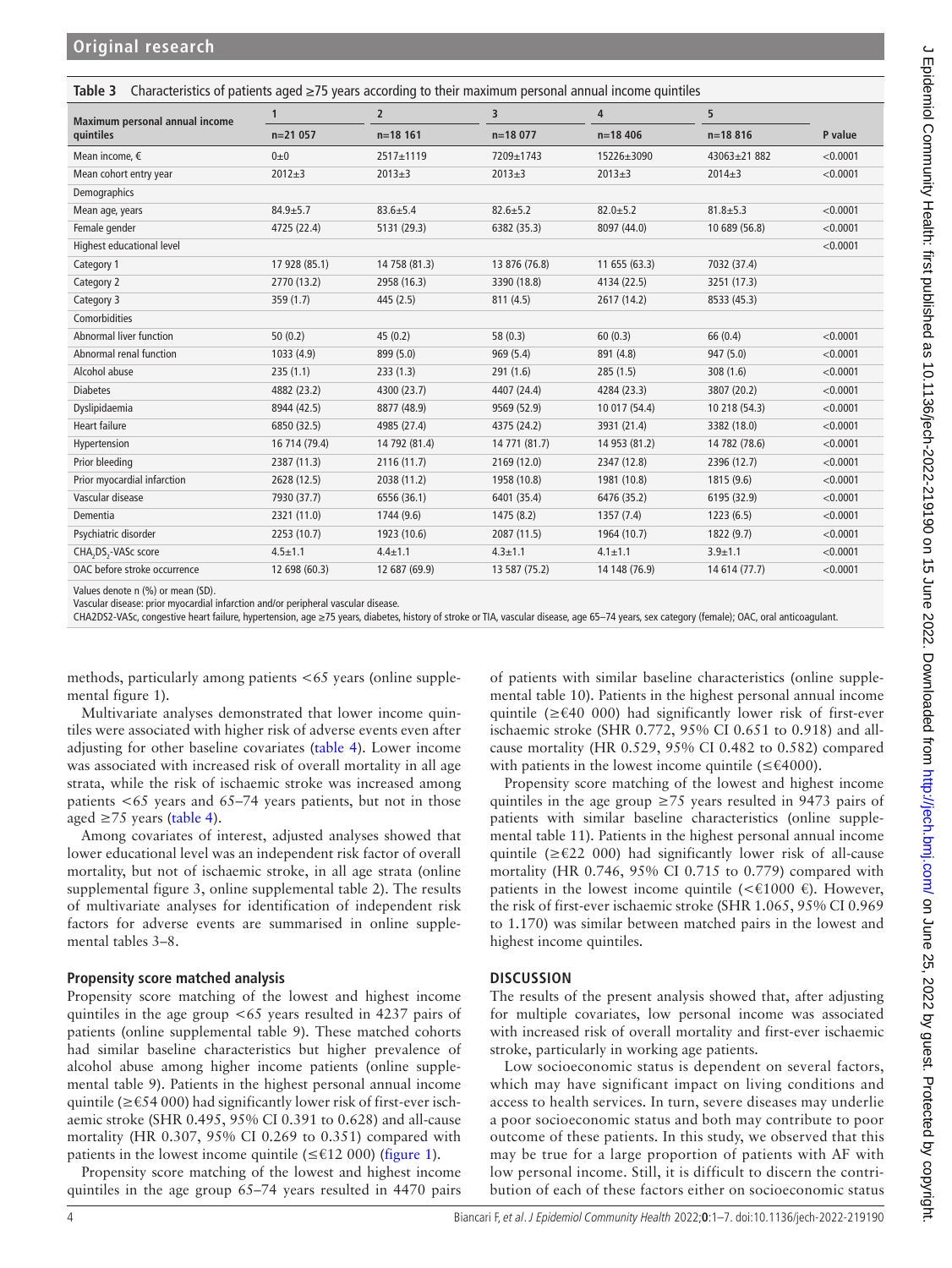<span id="page-4-0"></span>**Table 4** Impact of maximum personal annual income on 10-year first-ever ischaemic stroke and all-cause mortality among patients with atrial fibrillation in different age strata

| <b>Subgroups and outcomes</b>               | Events (%)    | <b>Patient years</b> | Incidence/year (%)          | <b>Unadjusted risk estimates</b> | <b>Adjusted risk estimates</b> |
|---------------------------------------------|---------------|----------------------|-----------------------------|----------------------------------|--------------------------------|
| <65 years                                   |               |                      |                             |                                  |                                |
| Stroke                                      |               |                      |                             |                                  |                                |
| Maximum personal annual income              |               |                      |                             |                                  |                                |
| ≤€12 000                                    | 592 (5.8)     | 55 132               | 1.1 $(1.0 \text{ to } 1.2)$ | Reference                        | Reference                      |
| €13 000-€26 000                             | 357 (3.2)     | 62 459               | 0.6 (0.5 to 0.6)            | 0.603, 0.529 to 0.688            | 0.693, 0.606 to 0.793          |
| €27 000-€36 000                             | 300(2.8)      | 58 819               | $0.5$ (0.5 to 0.6)          | 0.571, 0.498 to 0.657            | 0.712, 0.615 to 0.824          |
| €37 000-€53 000                             | 274 (2.5)     | 59 609               | $0.5$ (0.4 to 0.5)          | 0.519, 0.449 to 0.599            | 0.668, 0.572 to 0.781          |
| ≥€54 000                                    | 242 (2.2)     | 60 063               | $0.4$ (0.4 to 0.5)          | 0.456, 0.392 to 0.530            | 0.600, 0.504 to 0.713          |
| All-cause mortality                         |               |                      |                             |                                  |                                |
| Maximum personal annual income<br>quintiles |               |                      |                             |                                  |                                |
| ≤€12 000                                    | 2663 (26.2)   | 55 559               | 4.8 (4.6 to 5.0)            | Reference                        | Reference                      |
| €13 000-€26 000                             | 1241(11.3)    | 62 598               | 2.0 (1.9 to 2.1)            | 0.415, 0.388 to 0.444            | 0.600, 0.560 to 0.644          |
| €27 000-€36 000                             | 700 (6.4)     | 58 873               | $1.2$ (1.1 to 1.3)          | 0.248, 0.228 to 0.269            | 0.428, 0.392 to 0.468          |
| €37 000-€53 000                             | 581 (5.3)     | 59 650               | 1.0 $(0.9 \text{ to } 1.1)$ | 0.203, 0.185 to 0.222            | 0.359, 0.326 to 0.396          |
| ≥€54 000                                    | 483 (4.5)     | 60 130               | $0.8$ (0.7 to 0.9)          | 0.168, 0.152 to 0.185            | 0.299, 0.268 to 0.334          |
| $65 - 74$ years                             |               |                      |                             |                                  |                                |
| Stroke                                      |               |                      |                             |                                  |                                |
| Maximum personal annual income              |               |                      |                             |                                  |                                |
| ≤€4000                                      | 832 (7.8)     | 49 576               | $1.7(1.6 \text{ to } 1.8)$  | Reference                        | Reference                      |
| €5000-€12 000                               | 713 (6.5)     | 52 836               | 1.3 (1.3 to 1.5)            | 0.881, 0.798 to 0.974            | 0.879, 0.795 to 0.973          |
| €13 000-€22 000                             | 587 (5.4)     | 50 673               | $1.2$ (1.1 to 1.3)          | 0.790, 0.710 to 0.878            | 0.780, 0.700 to 0.870          |
| €23 000-€39 000                             | 546 (4.8)     | 46 539               | $1.2$ (1.1 to 1.3)          | 0.845, 0.758 to 0.942            | 0.840, 0.747 to 0.945          |
| ≥€40 000                                    | 431 (3.9)     | 44 915               | $1.0$ (0.9 to 1.1)          | 0.710, 0.631 to 0.798            | 0.716, 0.625 to 0.820          |
| All-cause mortality                         |               |                      |                             |                                  |                                |
| Maximum personal annual income<br>quintiles |               |                      |                             |                                  |                                |
| ≤€4000                                      | 3619 (33.9)   | 50 159               | 7.2 (7.0 to 7.5)            | Reference                        | Reference                      |
| €5000-€12 000                               | 2543 (23.2)   | 53 3 52              | 4.8 (4.6 to 5.0)            | 0.663, 0.630 to 0.697            | 0.681, 0.647 to 0.717          |
| €13 000-€22 000                             | 1984 (18.1)   | 51 091               | 3.9 (3.7 to 4.1)            | 0.539, 0.511 to 0.570            | 0.567, 0.536 to 0.599          |
| €23 000-€39 000                             | 1498 (13.2)   | 46 822               | 3.2 (3.0 to 3.4)            | 0.440, 0.414 to 0.468            | 0.488, 0.457 to 0.521          |
| ≥€40 000                                    | 1196 (10.8)   | 45 123               | $2.7$ (2.5 to 2.8)          | 0.364, 0.341 to 0.389            | 0.411, 0.382 to 0.443          |
| $\geq$ 75 years                             |               |                      |                             |                                  |                                |
| <b>Stroke</b>                               |               |                      |                             |                                  |                                |
| Maximum personal annual income              |               |                      |                             |                                  |                                |
| $<$ €1000                                   | 2494 (11.8)   | 62 759               | 4.0 (3.8 to 4.1)            | Reference                        | Reference                      |
| €1000-€4000                                 | 1920 (10.6)   | 60 526               | $3.2$ (3.0 to 3.3)          | 0.921, 0.867 to 0.977            | 0.981, 0.924 to 1.042          |
| €5000-€10 000                               | 1696 (9.4)    | 62727                | 2.7 (2.6 to 2.8)            | 0.850, 0.800 to 0.905            | 0.948, 0.890 to 1.009          |
| €11 000-€21 000                             | 1665 (9.0)    | 62 684               | 2.7 (2.5 to 2.8)            | 0.857, 0.806.0.912               | 0.986, 0.923 to 1.052          |
| ≥€22 000                                    | 1614(8.6)     | 63 788               | $2.5$ (2.4 to 2.7)          | 0.838, 0.787 to 0.897            | 0.991, 0.922 to 1.065          |
| All-cause mortality                         |               |                      |                             |                                  |                                |
| Maximum personal annual income<br>quintiles |               |                      |                             |                                  |                                |
| $<$ €1000                                   | 14 078 (66.9) | 64 831               | 21.7 (21.4 to 22.1)         | Reference                        | Reference                      |
| €1000-€4000                                 | 9919 (54.6)   | 62 133               | 16.0 (15.7 to 16.8)         | 0.741, 0.722 to 0.760            | 0.841, 0.820 to 0.863          |
| €5000-€10 000                               | 7987 (44.2)   | 64 006               | 12.5 (12.2 to 12.8)         | 0.580, 0.564 to 0.596            | 0.730, 0.709 to 0.751          |
| €11 000-€21 000                             | 7288 (40.0)   | 64 041               | 11.3 (11.1 to 11.6)         | 0.529, 0.515 to 0.545            | 0.690, 0.670 to 0.711          |
| ≥€22 000                                    | 6683 (35.5)   | 64 94 6              | 10.3 (10.0 to 10.5)         | 0.478, 0.464 to 0.492            | 0.611, 0.590 to 0.632          |
|                                             | 0.000C        |                      |                             |                                  |                                |

Risk estimates are subdistributional HR or HRs with 95% CI.

or adverse events. The prognostic impact of personal income on the outcome of AF patients may be explained by nonhealthy lifestyle which per se may be the underlying cause of AF. This in turn may be associated with a reduced trigger to access to health services also in countries like Finland with free access to health services. Low income patient population may be less prone to ablation therapy and the adherence to drug treatment for maintaining sinus rhythm, and

preventing thromboembolism may be suboptimal. Therefore, low personal income should be considered when planning treatment strategies in AF patients, particularly among those at working age.

In this analysis, age was inversely related with maximum personal income and the magnitude of the impact of income disparities was most evident among patients with AF <65 years ([table](#page-4-0) 4, [online supplemental figure 2](https://dx.doi.org/10.1136/jech-2022-219190)). Low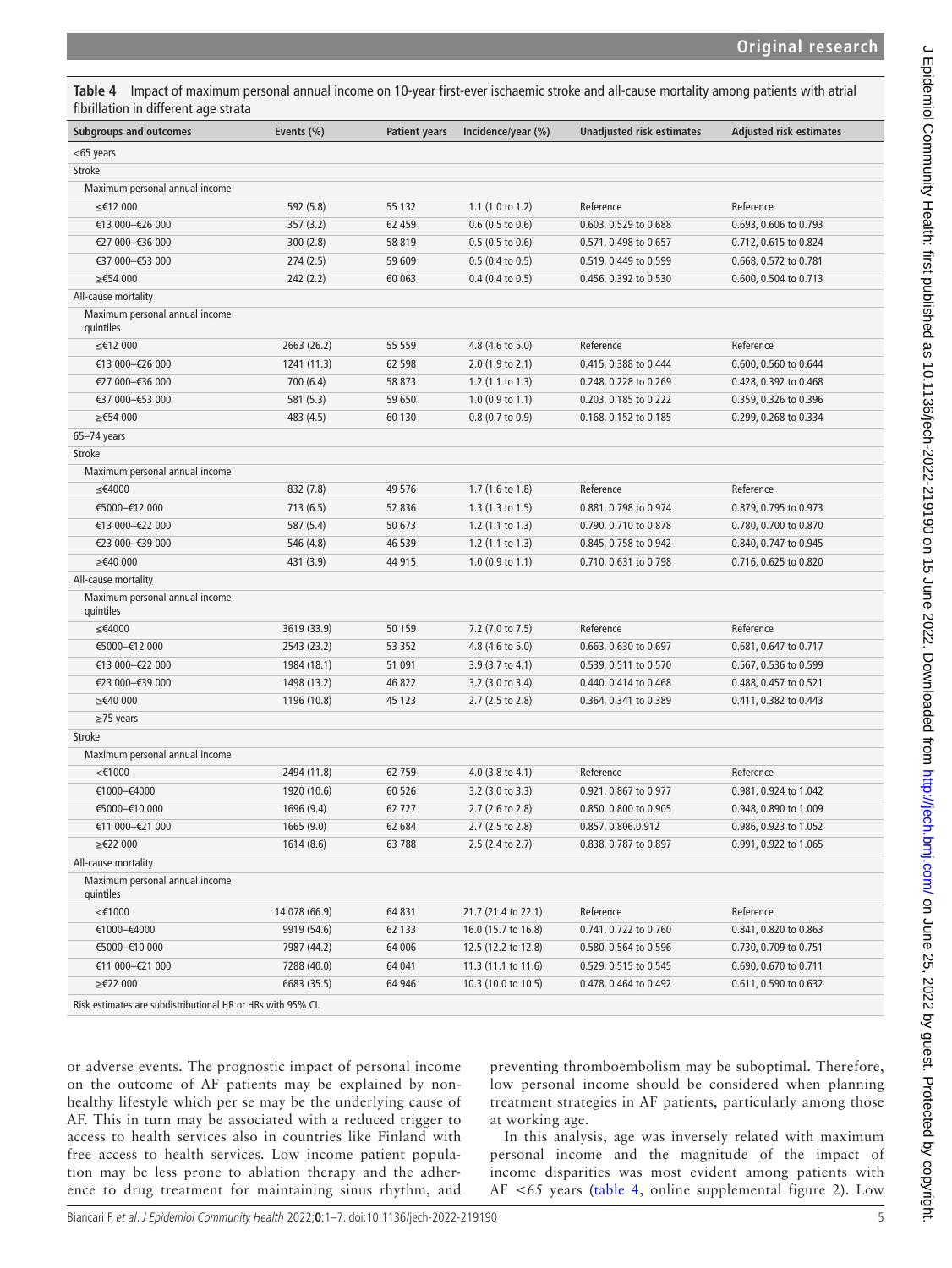

<span id="page-5-0"></span>**Figure 1** Competing risk and Kaplan-Meier's estimates of first-ever ischaemic stroke and all-cause mortality in the lowest and highest quintiles of maximum personal annual income among propensity score matched patients with incident atrial fibrillation aged <65 years. HR, hazard ratio; SHR, subdistribution HR; CI, confidence interval.

socioeconomic status in working age patients might have a different impact on the outcome as poor personal income is frequently related to unemployment, which itself carries a risk for poverty, individual and family distress, increased social isolation and non-healthy lifestyle as well as lack of adherence to therapies for diseases. $^{21}$  In Finland, the general retirement age for the national pension is 65 years, which means that patients aged >65 years are expected to have lower income, and therefore, its impact on adverse events is less evident. Here, we observed a difference of about 30% in 10-year mortality between the lowest and the highest income quintiles of patients with AF aged less than 65 years. Such a marked difference in overall mortality provides a clear figure of the magnitude of the effect of poor socioeconomic status on outcome of younger patients. Importantly, such differences were evident when adjusted for confounders in propensity score analysis [\(figure](#page-5-0) 1).

Educational level is among the main potential contributors of low income, but we observed that its negative prognostic impact may be limited in patients with AF ([online supple](https://dx.doi.org/10.1136/jech-2022-219190)[mental figure 3,](https://dx.doi.org/10.1136/jech-2022-219190) [online supplemental table 2\)](https://dx.doi.org/10.1136/jech-2022-219190). After adjusting for other confounders, higher educational level might have contributed to lower mortality in patients aged <75 years, but it did not affect the risk of first-time ischaemic stroke. Again, AF patients with the highest educational level had significantly higher maximum personal annual income in each age stratum

and its contribution to adverse events cannot be conclusively excluded. However, higher education is not always a guarantee for adequate income and healthy lifestyle. The present findings suggest income may be the ultimate barrier to optimal antiarrhythmic and anticoagulation treatment in AF.

Few studies have evaluated the effect of socioeconomic status on the incidence, treatment or outcome of AF considering several measures of social, educational and economic status at individual, family or regional levels.<sup>10-19</sup> Data on tax registry or self-reported personal or family income<sup>[10 16 18](#page-6-3)</sup> or neighbourhood/regional income<sup>11 14 17 19</sup> have been investigated in some studies. Socioeconomic status was estimated according to a composite of individual or regional education level, housing quality, household income, employment and occupation in other studies.[12 13 15](#page-6-10)

Despite its heterogeneous definition, socioeconomic status has been shown to univocally affect the outcome of patients with AF. This study confirmed previous findings in a large nationwide unselected cohort of patients with a long follow-up. Using patients' individual income instead of household income has significant advantages in the analysis of socioeconomic status. In fact, income includes only wages, salaries, and income from self-employment for each patient. Household income includes earnings for each household member as well as income from social security and other sources. Household income may be representative of the socioeconomic status of family members, but not necessarily of each of its members. Neighbourhood or regional socioeconomic status may introduce even a larger bias by considering the exposure within a large area, while socioeconomic conditions may be different at individual level. Furthermore, the strength of our analysis is that analyses were performed in different age strata considering individual educational level and comorbidities as potential confounders.

## **LIMITATIONS**

The challenges inherent to the retrospective study design and use of administrative data are the main limitations of our study. Second, although the year of cohort entry was considered in all adjusted analyses, some differences in salaries during the study period might still affect the results. Third, analyses did not consider individual changes in annual income. However, we do believe that the maximum annual income may be representative of the overall socioeconomic status of these patients. Finally, even though we were able to adjust our analyses for several comorbidities obtained from nationwide registries, other unmeasured confounders might have had an impact on the socioeconomic status of the patients and their outcomes. In particular, the lack of information on lifestyle and clinical biomarkers in these patients does not allow a more in depth analysis of these relevant risk factors.

## **CONCLUSIONS**

Personal annual income has a significant impact on 10-year rates of first-ever ischaemic stroke and overall mortality among patients with AF, particularly among patients <65 years. Low personal income should be considered when planning strategies to improve the outcome of patients with AF, particularly those at working age.

**Twitter** Olli Halminen [@halminolli](https://twitter.com/halminolli) and Jari Haukka [@jari.haukka](https://twitter.com/jari.haukka)

**Contributors** FB had full access to all the data in the study and takes responsibility for the integrity of the data and the accuracy of the data analysis.Concept and design: FB, KT, JJ, JP, PM, JH, JA and ML. Acquisition, analysis or interpretation of